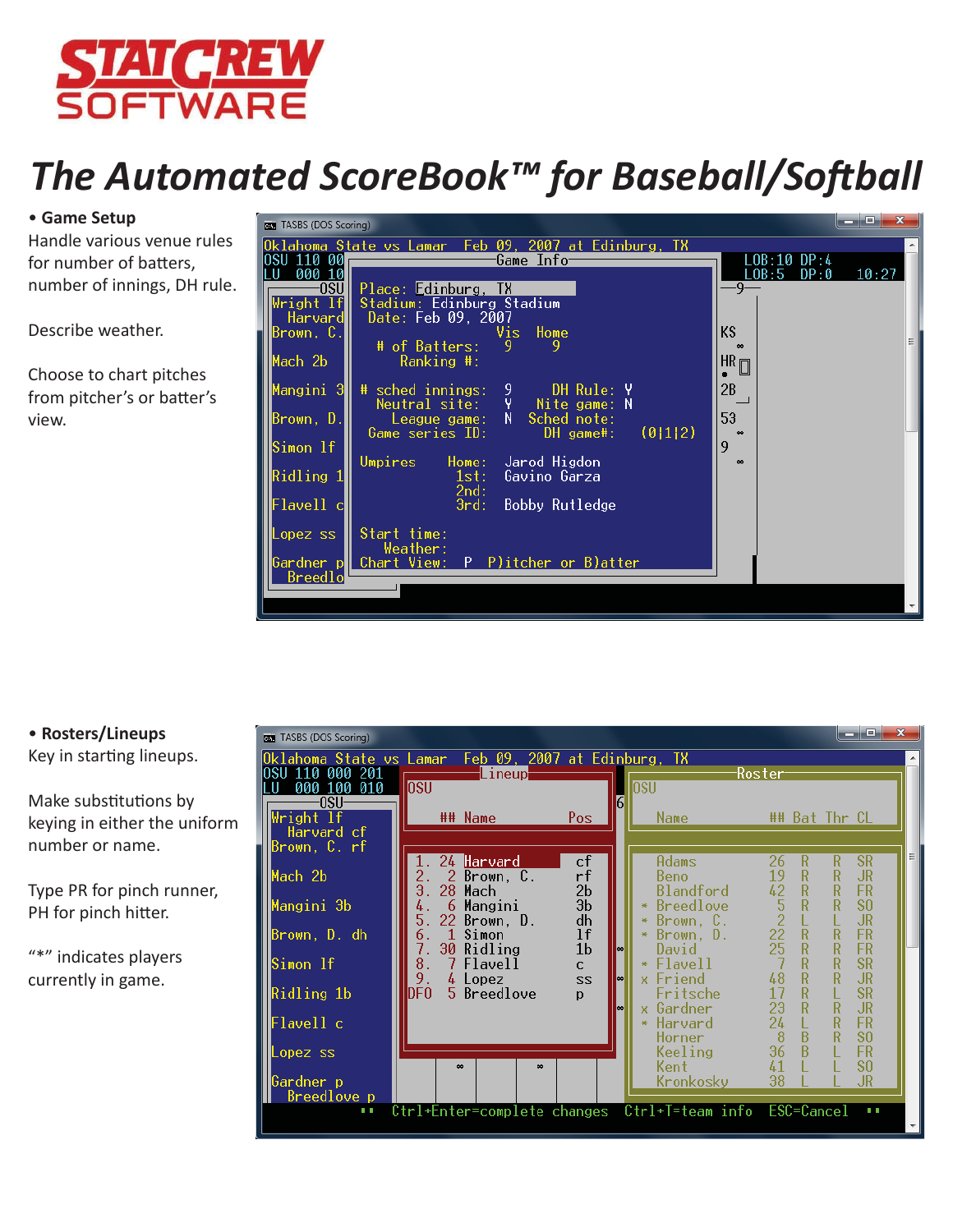

#### • **In-game entry**

Key in plays just like a scorebook.

Diamond graphic displays current action.

Make substitutions in game.

Load season stats to display in boxscore.



# • **Pitch chart**

Track number, type, location of pitches.

Pitch count and totals can display in play-by-play, live stats, box score.

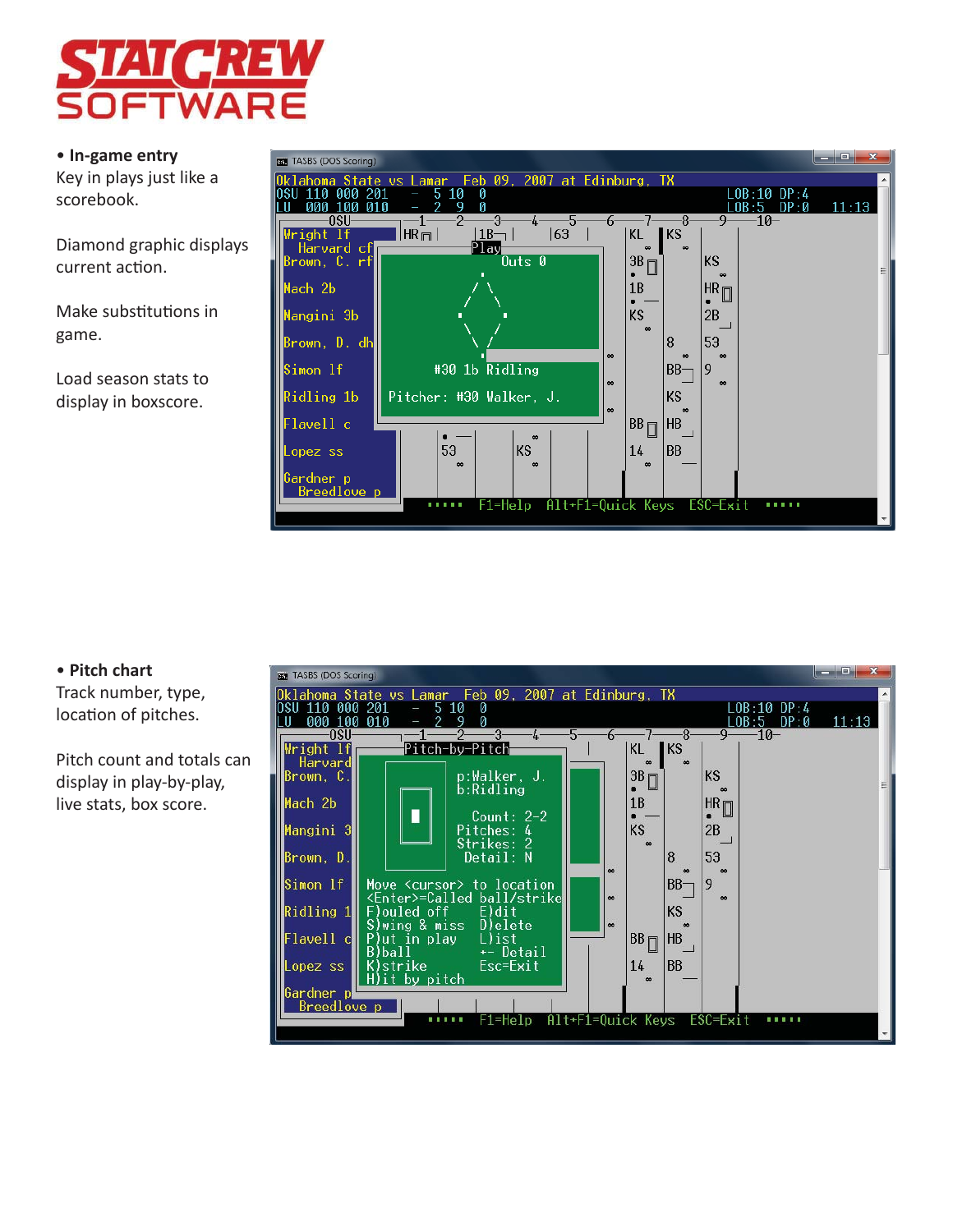

## • **Play-by-Play**

Review various statistics during input, including inning summary, substitutions, defensive positions, and boxscore statistics.



#### • **Wrap-up game**

Input winning and losing pitchers, records, attendance, etc., in order to complete the in-game scoring process.

| <b>BET</b> TASBS (DOS Scoring) |                                                                                          | $\mathbf{x}$<br>o. |
|--------------------------------|------------------------------------------------------------------------------------------|--------------------|
|                                | Oklahoma State vs Lamar Feb 09, 2007 at Edinburg, TX                                     |                    |
| INSIT<br>000 100               | 110 000 201<br>$-510$<br>Ø<br>LOB:10 DP:4<br>010<br>LOB:5 DP:0<br>Ø<br>$\equiv$          | 11:13              |
|                                | $\overline{\phantom{1}}$ -3<br>-7——8-<br>0SU-<br>-5-<br>-6–<br>-9—<br>–10−<br>-2-<br>-4– |                    |
| Wright lf                      | $ KL $ KS<br>HR <sub>m</sub><br>163<br>$ 1B- $                                           |                    |
| Harval<br>Brown.               | <u> Game Wrap-up</u>                                                                     |                    |
|                                | Oklahoma State<br>Record $W-L-T$ : 1-0-0                                                 | 릐                  |
| Mach 2b <b>H</b>               | Record $W-L-T: 0-1-0$<br>Lamar                                                           |                    |
| Mangini∎                       | Winning Pitcher: Gardner<br>— W-L: 1-0                                                   |                    |
|                                | Save Pitcher: Breedlove<br>Save: $1$                                                     |                    |
| Brown.                         | Losing Pitcher: Harrington, $A$ $W-L$ : 0-1                                              |                    |
| Simon 1                        | Start time: 11:00 AM                                                                     |                    |
| Ridling                        | Game duration:<br>2:31<br>175<br>$\mathsf{Attendance:}$                                  |                    |
|                                |                                                                                          |                    |
| ${\sf Flavell}$                | Ш                                                                                        |                    |
| Lopez ss                       | $\bullet$<br>53<br>ΚS<br><b>BB</b><br>14                                                 |                    |
|                                | $\sim$<br>$\sim$<br>$\infty$                                                             |                    |
| Gardner p                      | Breedlove p                                                                              |                    |
|                                |                                                                                          |                    |
|                                |                                                                                          |                    |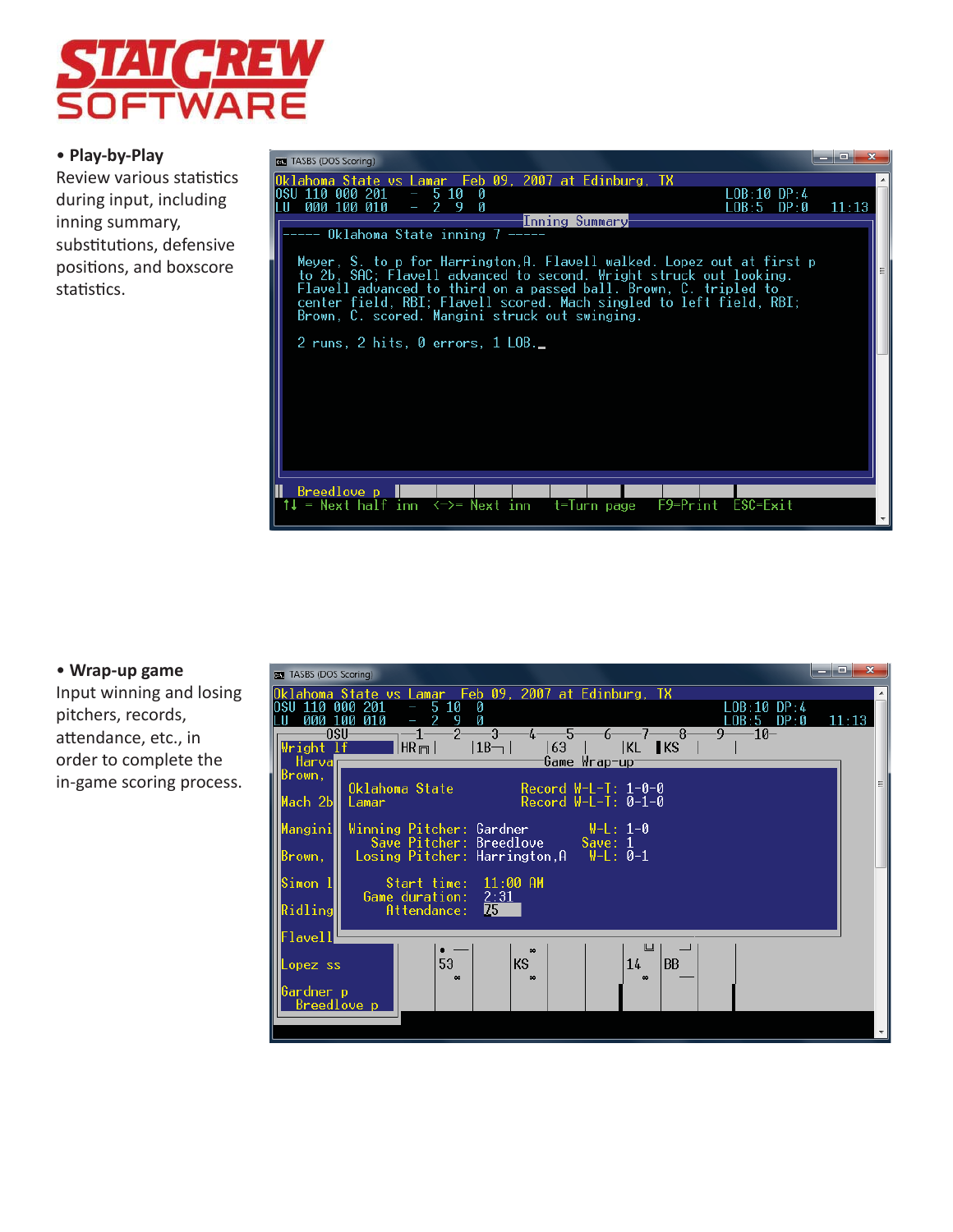

# • **UƟ liƟ es**

Set up directories for baseball and softball teams.

Import/export games and rosters.

Make changes to rosters.

"Capture" season stats for conference office reporting, or for use in game reports and stats display.



| File Directory Display Settings                                                             |                                                               | Reports                                               | Live HTML Help                                                               |                                                      |                                                                                       |                                   |                                   |                          |                      |                        |         |  |
|---------------------------------------------------------------------------------------------|---------------------------------------------------------------|-------------------------------------------------------|------------------------------------------------------------------------------|------------------------------------------------------|---------------------------------------------------------------------------------------|-----------------------------------|-----------------------------------|--------------------------|----------------------|------------------------|---------|--|
| Games 4<br><b>Teams</b>                                                                     | <b>Spots</b>                                                  | Box score                                             |                                                                              |                                                      | Compos Situation Plays                                                                |                                   |                                   | <b>EXIT</b>              |                      |                        |         |  |
|                                                                                             |                                                               | NCAA box                                              |                                                                              |                                                      |                                                                                       |                                   |                                   |                          |                      |                        |         |  |
| Oklahoma State vs Lamar                                                                     |                                                               | Composite box                                         |                                                                              |                                                      | Score by Innings                                                                      |                                   |                                   |                          | RHE                  |                        |         |  |
| Feb 09, 2007 at Edinburg, TX (Edinb                                                         | Play-by-play<br>Analysis breakdown                            |                                                       |                                                                              | Oklahoma State 110 000 201 -<br>Lamar 000 100 010 -  |                                                                                       |                                   |                                   | 510<br>$\mathbf{z}$<br>9 | $\Omega$<br>$\Omega$ |                        |         |  |
| Oklahoma State                                                                              | 1                                                             |                                                       | Howe scorer's report                                                         |                                                      | 5                                                                                     | б                                 | 7                                 | 8                        | g                    |                        | ab rhbi |  |
| $1.33-Wright$ If<br>24-Harvard of                                                           |                                                               | Line score<br>Pre-game report                         |                                                                              | 63                                                   |                                                                                       | ΪkΙ                               | ks                                |                          | $\overline{4}$       | $1 \t2 \t1$<br>1 0 0 0 |         |  |
| <sup>2.</sup> 2-Brown, C. rf                                                                | 1<br>∕áu                                                      | XML output<br>XML all games                           |                                                                              |                                                      | $\overline{2}$<br>53                                                                  |                                   | $3b - 8$<br>(3)                   |                          | ks                   |                        | 4 1 1 1 |  |
| 28-Mach 2b                                                                                  | $2^{\circ}$<br>ίs                                             | Game viewer                                           | Box score all (NCAA)<br>Box score all (Newspaper)                            |                                                      | 1b-mi                                                                                 |                                   | -<br>1b-7                         |                          |                      |                        | 5132    |  |
| <sup>4.</sup> 6-Mangini 3b                                                                  | îз,<br>Ίĸs                                                    |                                                       | íκι                                                                          |                                                      | ′3.`<br>63                                                                            |                                   | 3<br>Ϊĸs                          |                          | $2b-7$               |                        | 5010    |  |
| 22-Brown, D. dh                                                                             |                                                               | (B)<br>16-8<br>(8)                                    | 3<br>ks                                                                      |                                                      |                                                                                       | k 23                              |                                   |                          | $\mathbf{2}$<br>53   |                        | 5110    |  |
| $6.1$ -Simon cf                                                                             |                                                               | 43                                                    |                                                                              | ÏкI                                                  |                                                                                       | Зu                                |                                   | (9)<br>sb<br>ЪЬ          | 3                    |                        | 4000    |  |
| 7. 30-Ridling 1b                                                                            |                                                               |                                                       |                                                                              | -<br>1ь-7                                            |                                                                                       | 3                                 |                                   | ks                       |                      |                        | 4 0 1 0 |  |
| 8. 7-Flavell c                                                                              |                                                               | 1b-8                                                  |                                                                              | ΪkΙ                                                  |                                                                                       |                                   | lob<br>ത<br>(2)<br>ЪЬ             | ത<br>hbp                 |                      |                        | 2111    |  |
| 9. 4-Lopez ss                                                                               |                                                               | 3<br>53                                               |                                                                              | ks                                                   |                                                                                       |                                   | 14 sac                            | Ъh                       |                      |                        | 2000    |  |
| Lamar                                                                                       | IP.                                                           |                                                       |                                                                              |                                                      | H RERBBSO WPHBBKIBBSH SFCI 2B3BHR ABBF FOGO                                           |                                   |                                   |                          |                      |                        |         |  |
| Harrington, A<br>Meyer, S.<br>Walker, J.                                                    | 6.0<br>6<br>z<br>$\frac{2}{2}$<br>$\frac{2}{1}$<br>1.2<br>1.1 | 1 10<br>2<br>$\frac{2}{1}$<br>ā<br>0<br>$\frac{3}{2}$ | 0<br>0<br>0<br>$\mathbf 1$<br>$\mathbf 0$<br>0<br>$\Omega$<br>$\Omega$<br>0. | 0<br>0<br>0<br>0<br>0<br>$\mathbf{1}$<br>0<br>0<br>0 | 0<br>0<br>0<br>1<br>$\bf{0}$<br>0<br>1<br>0<br>$\Omega$<br>$1 \Omega$<br>$\mathbf{1}$ | 24 25<br>6 11<br>к.<br>$\sqrt{2}$ | $1 \t7$<br>$1\quad1$<br>$1\quad1$ |                          |                      |                        |         |  |
| Umpires - HP: Jarod Higdon 1B: Gavino Garza 3B: Bobby Rutledge<br>Start:<br>Game: LU29<br>٠ | Time: 2:31 Attendance: 75                                     |                                                       |                                                                              |                                                      |                                                                                       |                                   |                                   |                          |                      |                        |         |  |

#### • **Game Reports**

Print scoresheet, various reports.

Options to include inherited runners, pitch chart information, pitch sequence, or to use "DP" instead of "DH".

Generate reports with tabs stops and/or using 'style' options.

Generate XML output of one or all games.

Generate HTML and play-by-plays.